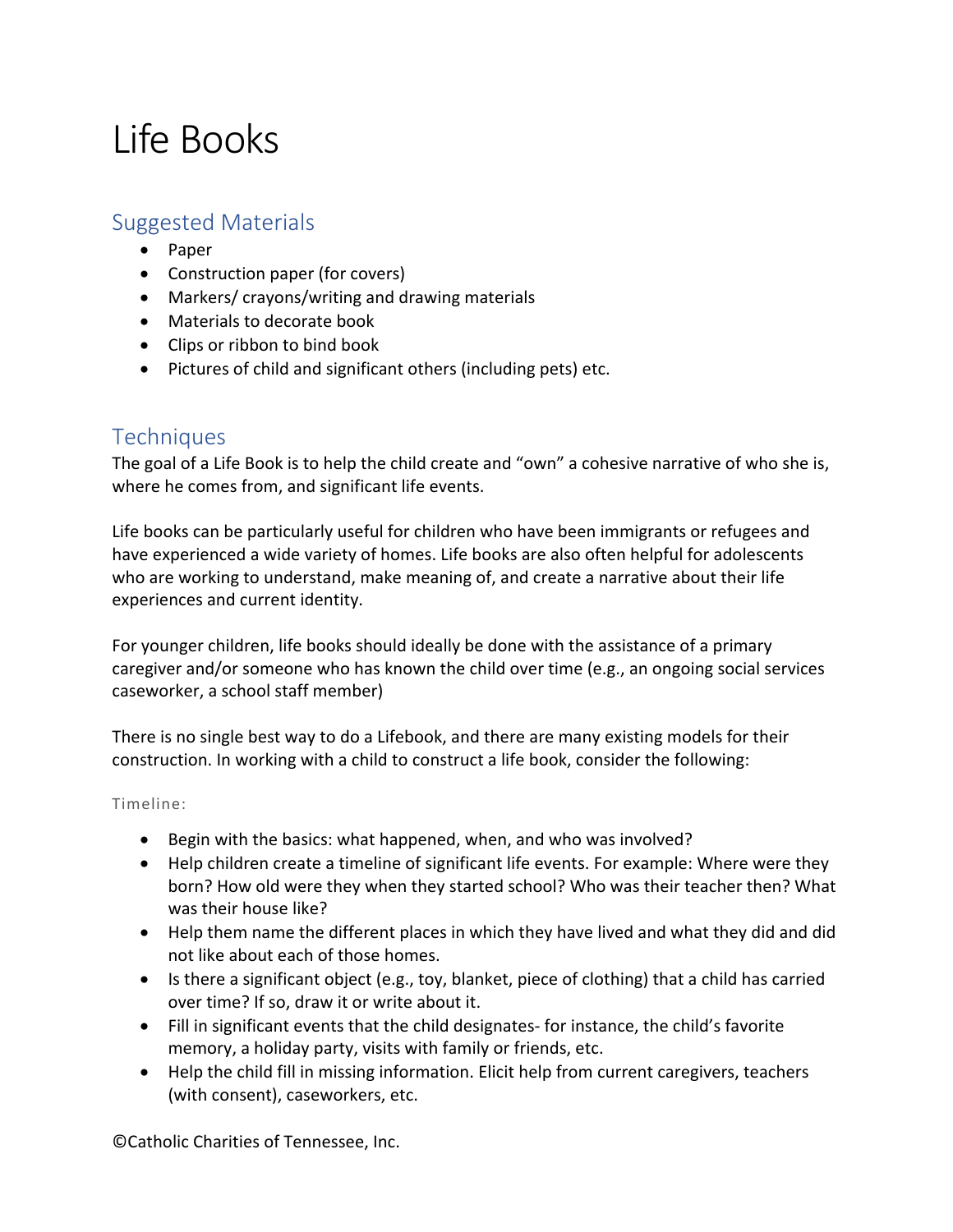• Once significant life events are identified, place them in roughly chronological order.

### Thoughts and Feelings:

• Go back through the book with the child. Slowly (be aware of pacing) help the child add information about his or her thoughts and feelings in connection with specific events. Incorporate pictures, words, etc., into relevant places in the book.

(Note: it is very important that children have ready access to basic affect regulation skills learned prior to beginning this task. These exercises may elicit strong feelings, and children must have a basic repertoire of coping skills.)

• For children who are able to do so, help them consider any changes in their feelings: Is how a child feels right now about the event the same or different from how he or she felt then? Write or draw both.

#### Meaning and connection:

- Primarily with older children and adolescents, a next step is to look at past events and experiences in connection with the present. Consider examining the following:
	- o How has each event impacted the present? Pay attention to both positive and negative impacts
	- o How did the child or adolescent cope with or manage the events? What skills were used to survive or get through it? How do these skills connect to skills the child or adolescent continues to use? How has the skills changed?
	- o Upon whom was the child or adolescent able to rely when those events happened? Are those people still in the child's life? If not, are there other people who fill similar roles? For people who are no longer present, are there ways for the child to concretely remember them or incorporate their qualities into present life?
	- o In what ways is the child or adolescent still similar to who they were when the events happened? In what ways has he or she changed?

## Extensions

Quarantine Diaries

- Daily interviews
	- o What did I do today?
	- o What was the best thing about this day?
	- o What was the worst thing about this day?
	- o What am I grateful for today?
	- o What is one question I have right now?
	- o What am I proud of today?
	- o What do I want to do better tomorrow?
- Document anything you created or learned—photos, videos, drawings, journaling

©Catholic Charities of Tennessee, Inc.